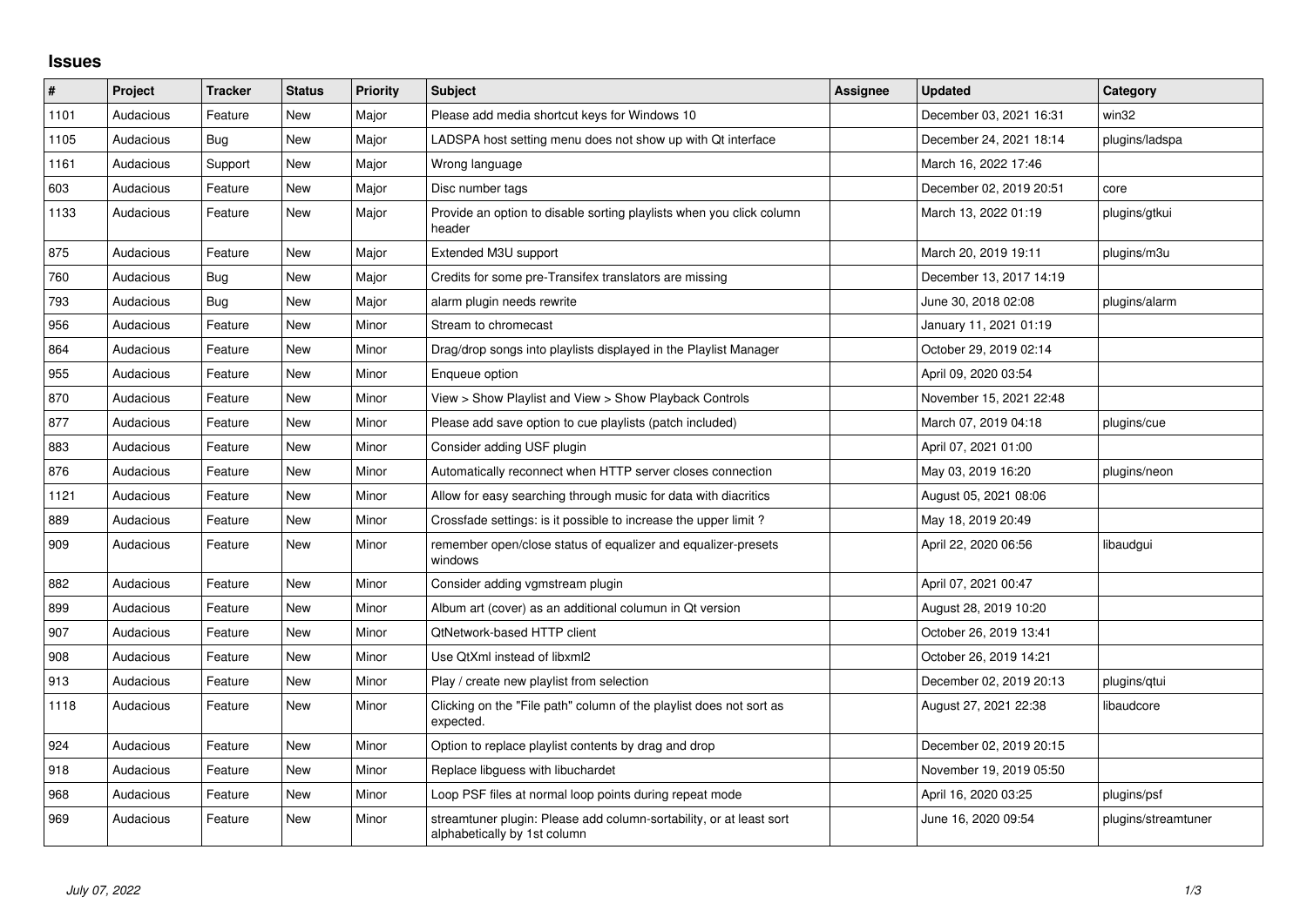| $\#$ | Project   | <b>Tracker</b> | <b>Status</b> | <b>Priority</b> | Subject                                                                                                                                   | <b>Assignee</b> | <b>Updated</b>                      | Category                 |
|------|-----------|----------------|---------------|-----------------|-------------------------------------------------------------------------------------------------------------------------------------------|-----------------|-------------------------------------|--------------------------|
| 602  | Audacious | Feature        | New           | Minor           | Restoring XMMS "AUTO" (entry-specific) equalizer settings<br>(patch/suggestion included).                                                 |                 | December 03, 2019 14:40             | core                     |
| 975  | Audacious | <b>Bug</b>     | New           | Minor           | Segfault/leak on exit with streamtuner enabled                                                                                            |                 | Ariadne Conill   May 01, 2020 00:17 | plugins/streamtuner      |
| 973  | Audacious | <b>Bug</b>     | New           | Minor           | "snd_pcm_recover failed" alsa error and "String leaked" warnings                                                                          |                 | August 28, 2021 08:52               |                          |
| 993  | Audacious | Bug            | New           | Minor           | Lyrics for streamed content are written to cache but not read.                                                                            |                 | June 07, 2020 13:10                 | plugins/lyricwiki        |
| 987  | Audacious | Feature        | New           | Minor           | Closing of Search Library tool by same method as opening it                                                                               |                 | May 13, 2020 00:15                  |                          |
| 995  | Audacious | Feature        | New           | Minor           | Add star rating to songs                                                                                                                  |                 | June 16, 2020 09:56                 |                          |
| 1048 | Audacious | Feature        | New           | Minor           | PipeWire support                                                                                                                          |                 | May 04, 2022 19:36                  |                          |
| 996  | Audacious | Feature        | New           | Minor           | Refine playlists when searching (search all playlists)                                                                                    |                 | June 16, 2020 09:58                 |                          |
| 1046 | Audacious | Feature        | New           | Minor           | Add all id3v2 frames in the settings of Playlist available columns                                                                        |                 | December 28, 2020 21:14             | plugins/gtkui            |
| 1047 | Audacious | Feature        | New           | Minor           | Stop playing after any chosen track                                                                                                       |                 | December 29, 2020 01:23             |                          |
| 51   | Audacious | Feature        | New           | Minor           | Option to inhibit suspend                                                                                                                 |                 | February 13, 2021 09:23             |                          |
| 1057 | Audacious | Feature        | New           | Minor           | Matroska (mka) chapter support                                                                                                            |                 | August 27, 2021 22:54               |                          |
| 1058 | Audacious | Feature        | New           | Minor           | Allow changing the language/locale in settings                                                                                            |                 | January 30, 2021 18:11              |                          |
| 1130 | Audacious | Feature        | New           | Minor           | folders for tabs in the playlist head (an enhancement suggestion, not a<br>bug)                                                           |                 | October 24, 2021 19:04              |                          |
| 1131 | Audacious | Feature        | New           | Minor           | Selection of songs via selection field/bar (as in Clementine)                                                                             |                 | October 31, 2021 12:41              |                          |
| 1011 | Audacious | Feature        | New           | Minor           | Visible separator of folders in the playlist                                                                                              |                 | July 18, 2020 16:10                 |                          |
| 1134 | Audacious | Feature        | New           | Minor           | Web interface remote control                                                                                                              |                 | November 04, 2021 06:57             |                          |
| 1013 | Audacious | Feature        | New           | Minor           | Request re Album Art using music file metatag                                                                                             |                 | August 03, 2020 22:48               |                          |
| 1142 | Audacious | Feature        | New           | Minor           | MusicBrainz support for CD plugin                                                                                                         |                 | November 20, 2021 21:46             | plugins/cdaudio          |
| 1014 | Audacious | <b>Bug</b>     | New           | Minor           | Some .VGM/.VGZ files fail to play                                                                                                         |                 | August 17, 2020 15:29               | plugins/console          |
| 1066 | Audacious | Feature        | New           | Minor           | Allow Equalizer window to be resized.                                                                                                     |                 | February 11, 2021 10:05             |                          |
| 1067 | Audacious | Feature        | New           | Minor           | Equalizer adjustments are coarse.                                                                                                         |                 | February 11, 2021 10:09             |                          |
| 1017 | Audacious | Feature        | New           | Minor           | QT Global Hotkeys rework proposal and cross-platform support                                                                              | Domen Mori      | December 07, 2020 04:22             | plugins/hotkey           |
| 1076 | Audacious | Feature        | New           | Minor           | Adjustable background and fonts colors and fonts size in<br>playlist---zoomable playlist                                                  | Tom Hammer      | March 09, 2021 00:38                | plugins/playlist-manager |
| 1071 | Audacious | Feature        | New           | Minor           | Linkage could be improved for packagers.                                                                                                  |                 | March 31, 2021 00:32                |                          |
| 1082 | Audacious | Feature        | New           | Minor           | File writer option to pad track numbers with leading zeros                                                                                |                 | March 31, 2021 00:15                | plugins/filewriter       |
| 1145 | Audacious | Support        | New           | Minor           | I started to code, I need m-tags support for audacious to tag files<br>witthout tags, and all I need is a (link to a) good documentation* |                 | February 25, 2022 05:01             |                          |
| 1088 | Audacious | Feature        | New           | Minor           | plugin: status icon: ADD option to select tray mouse Middle Click action                                                                  |                 | April 11, 2021 12:05                | plugins/statusicon       |
| 196  | Audacious | Bug            | New           | Minor           | Wrong channel map when doing surround playback                                                                                            |                 | April 13, 2021 03:48                |                          |
| 1091 | Audacious | Feature        | New           | Minor           | Built-in lyrics support                                                                                                                   |                 | April 28, 2021 18:24                |                          |